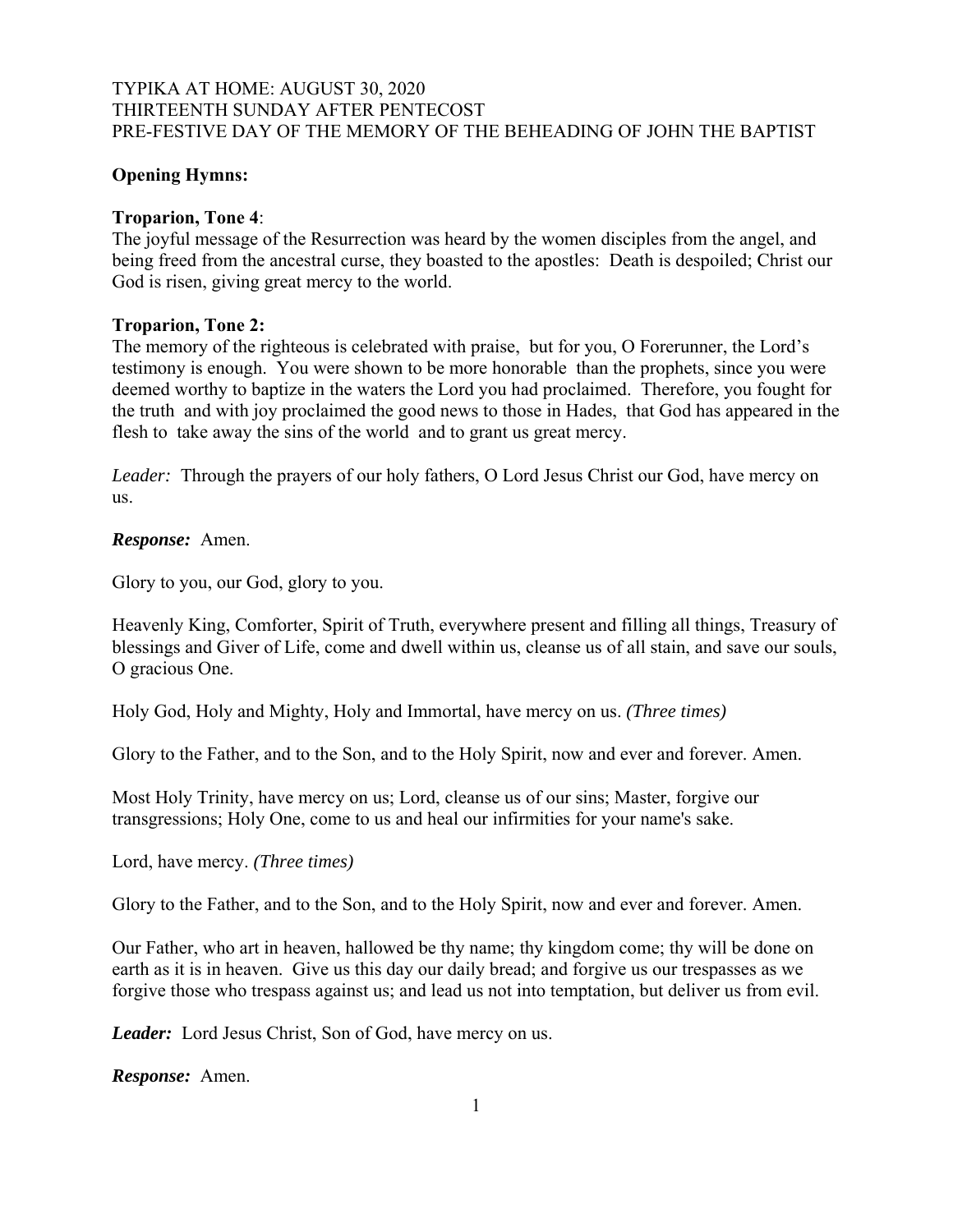Lord, have mercy. *(Twelve times)*

Glory to the Father, and to the Son, and to the Holy Spirit, now and ever and forever. Amen

Come, let us worship our King and God. Come, let us worship Christ, our King and God. Come, let us worship and bow before the only Lord Jesus Christ the King and our God.

*We chant the Typical Psalms:*

# **Psalm 102:**

Bless the Lord, O my soul, and all my being, bless his holy name.

Bless the Lord, O my soul, and never forget all his blessings.

It is he who forgives all your guilt, who heals every one of your ills,

who redeems your life from the grave, who crowns you with love and compassion,

who fills your life with good things, renewing your youth like an eagle's.

The Lord does deeds of justice, gives judgment for all who are oppressed.

He made known his ways to Moses and his deeds to Israel's sons.

The Lord is compassion and love, slow to anger and rich in mercy.

His wrath will come to an end; he will not be angry forever.

He does not treat us according to our sins nor repay us according to our faults.

For as the heavens are high above the earth so strong is his love for those who fear him.

As far as the east is from the west so far does he remove our sins.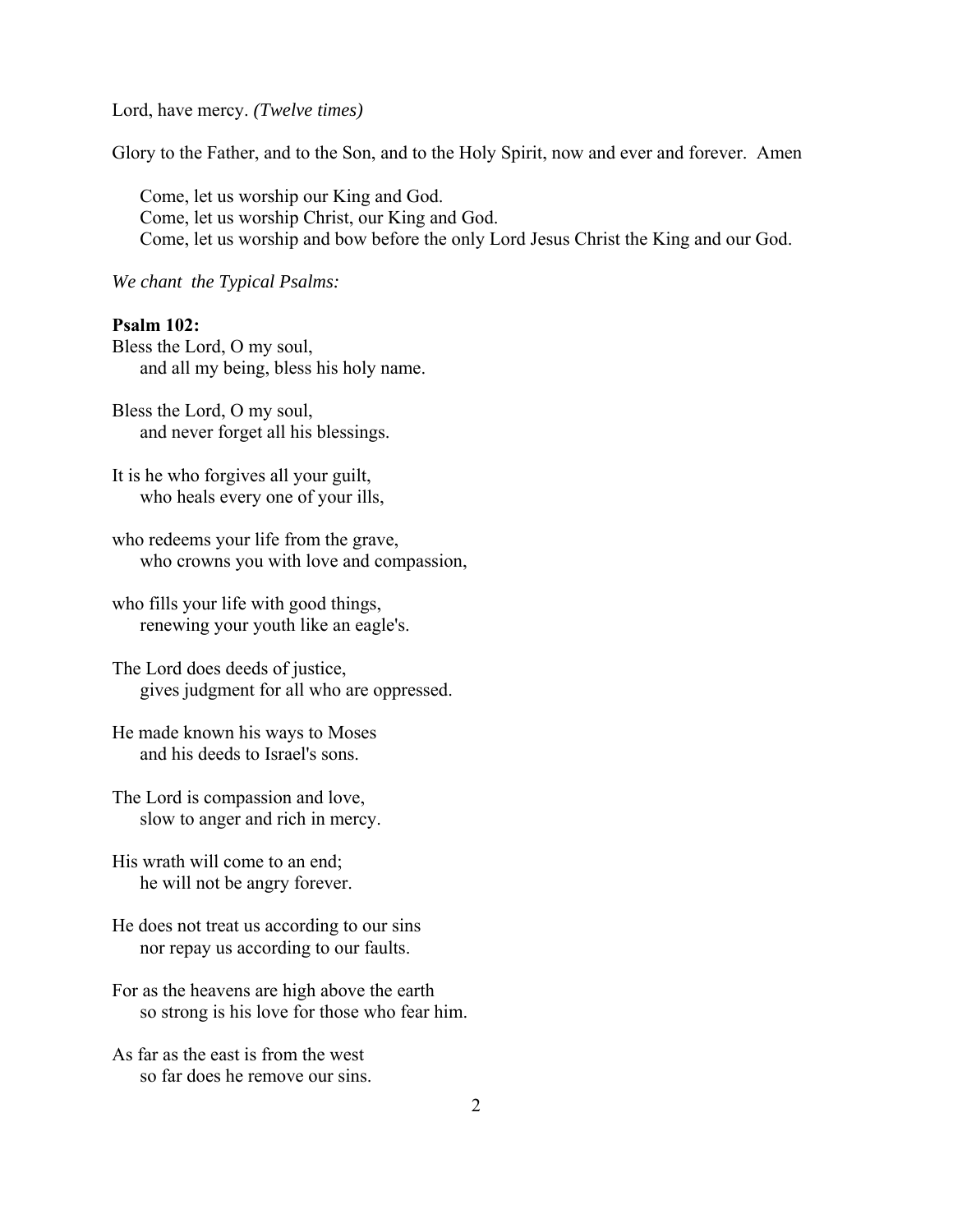As a father has compassion on his sons, the Lord has pity on those who fear him;

for he knows of what we are made, he remembers that we are dust.

As for man, his days are like grass; he flowers like the flower of the field;

the wind blows and he is gone and his place never sees him again.

But the love of the Lord is everlasting upon those who hold him in fear;

his justice reaches out to children's children when they keep his covenant in truth, when they remember his commands and do them.

The Lord has set his throne in heaven and his kingdom is ruling over all.

Bless the Lord, all his angels, mighty in power, fulfilling his word, who heed the voice of his word.

Bless the Lord, all his hosts, his servants who do his will.

Bless the Lord, all his works, in every place where he rules.

Glory to the Father, and to the Son, and to the Holy Spirit, now and ever and forever. Amen.

Bless the Lord, O my soul! and all my being, bless his holy name.

Blessed are you, O Lord.

Glory to the Father, and to the Son, and to the Holy Spirit.

Praise the Lord, O my soul. I will praise the Lord all my life.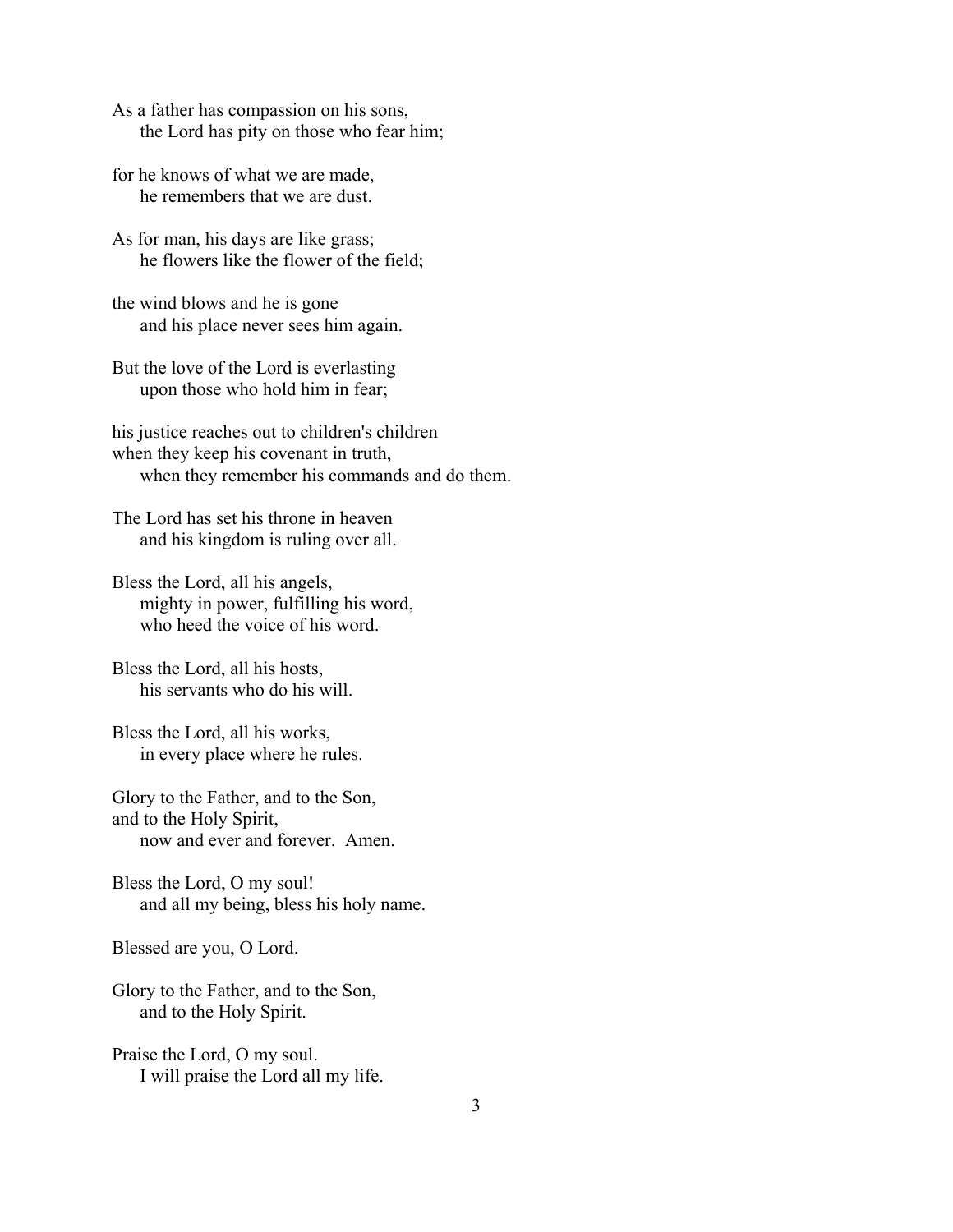I will make music to my God while I live.

Put no trust in princes, in mortal men in whom there is no help.

Take their breath, they return to clay and their plans that day come to nothing.

He is happy who is helped by Jacob's God, whose hope is in the Lord his God,

who alone made heaven and earth, the seas and all they contain.

It is the Lord who keeps faith forever, who is just to those who are oppressed.

It is he who gives bread to the hungry, the Lord, who sets prisoners free,

the Lord who gives sight to the blind, who raises up those who are bowed down,

the Lord, who protects the stranger and upholds the widow and orphan. It is the Lord who loves the just but thwarts the path of the wicked.

The Lord will reign forever, Zion's God, from age to age.

Now and ever and forever. Amen.

# **Hymn of the Incarnation**

O only-begotten Son and Word of God, who, being immortal, deigned for our salvation to become incarnate of the holy Theotokos and Ever-Virgin Mary, and became man without change; you were also crucified, O Christ our God, and by death have trampled Death, being One of the Holy Trinity, glorified with the Father and the Holy Spirit, save us.

#### **Troparia at the Beatitudes**

In your kingdom, remember us, O Lord, when you come in your kingdom.

- **12.** Blessed are the poor in spirit, for theirs is the kingdom of heaven.
- **11.** Blessed are they who mourn,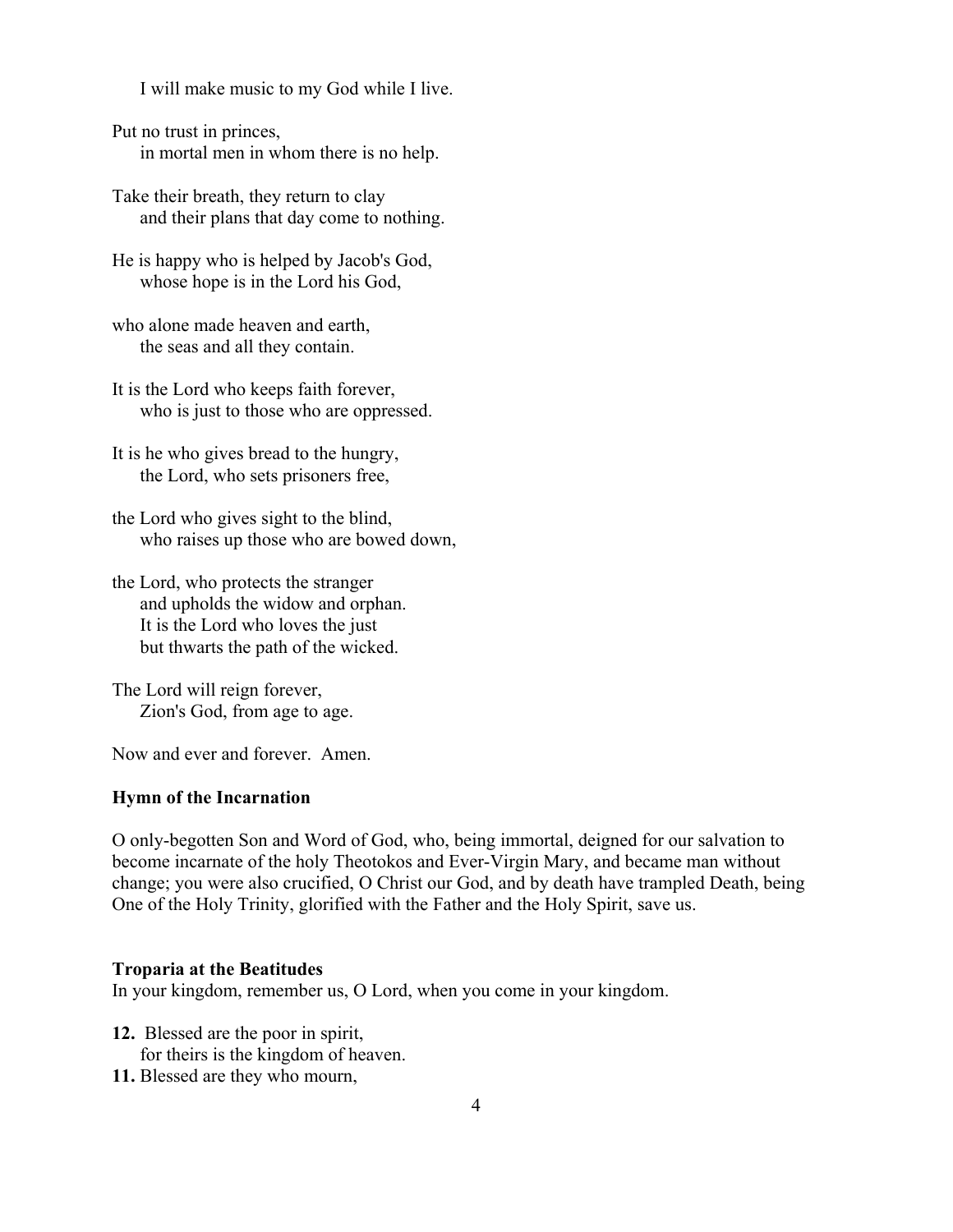for they will be comforted*.*

# **10.** *Blessed are the meek,*

 *for they will inherit the land.*

( Tone 4) Through a tree, Adam lost his home in paradise, but through the tree of the cross, the thief gained a home in paradise. While the one by tasting set aside the commandment of the Creator, the other one who was crucified with you confessed you the hidden God crying out, "Remember me in your kingdom."

**9.** *Blessed are they who hunger and thirst for* 

 *righteousness, for they will be satisfied.* 

- When you were lifted up on the cross and destroyed the power of death, you, as God, erased the accusation against us. O Lord, only lover of us all, grant the repentance of the thief to us who worship you with faith, O Christ our God, and who cry out to you, "Remember us also in your kingdom."

**8.** *Blessed are the merciful, for they will be shown mercy.*

- On the cross, you tore up the accusation against uswith the lance, and when you were counted among the dead, you bound the tyrant there. Freeing all from the bonds of Hades by your resurrection, we have been enlightened and cry out, O loving Lord, "Remember us also in your kingdom."

**7.** *Blessed are the pure of heart, for they will see God.*

- When you were crucified and rose from the grave on the third day as the mighty one, you raised up Adam the first created man, only immortal one. Grant me also, O Lord, to turn in repentance with my whole heart, and to cry out to you always with fervent faith, "Remember me, O Savior, in your kingdom."

**6.** *Blessed are the peacemakers, for they will be called children of God.*

- The one free from suffering became a suffering man for our sake. Willingly nailed to the cross, he raised us up. Therefore, with the cross, we glorify the passion and the resurrection, through which we have been both made anew and also saved, as we cry out, "Remember us also in your kingdom."

**5.** *Blessed are they who are persecuted for the sake of righteousness,* 

*for theirs is the kingdom of heaven.* 

- Let us, the faithful, implore the one who rose from the dead, stripped Hades of its power, and appeared to the myrrh-bearers saying, "Rejoice!" May he free our souls from corruption as they always cry out to him in the words of the good thief, "Remember us also in your kingdom."

**4.** *Blessed are you when they insult you and persecute you* 

*and utter every kind of evil against you falsely because of me.* 

(Tone 8) As mediator standing between the old and the new covenant of the Gospel, you denounced the iniquitous union of the tyrant, and, with joy accepted a glorious death.

**3.** *Rejoice and be glad, for your reward will be great in heaven.* 

- Instructed beforehand by her iniquitous mother, the girl said to Herod, befuddled with drunkenness: Give me the head of John on a platter, that I may present to my mother the gift she desires!

**2.** *Glory to the Father, and to the Son, and to the Holy Spirit.* 

- The shameless tyrant, unable to endure the reproof of your God-bearing tongue, O glorious prophet, gave your precious martyr's head to the girl as a reward for her dancing.

**1.** *Now and ever and forever. Amen.*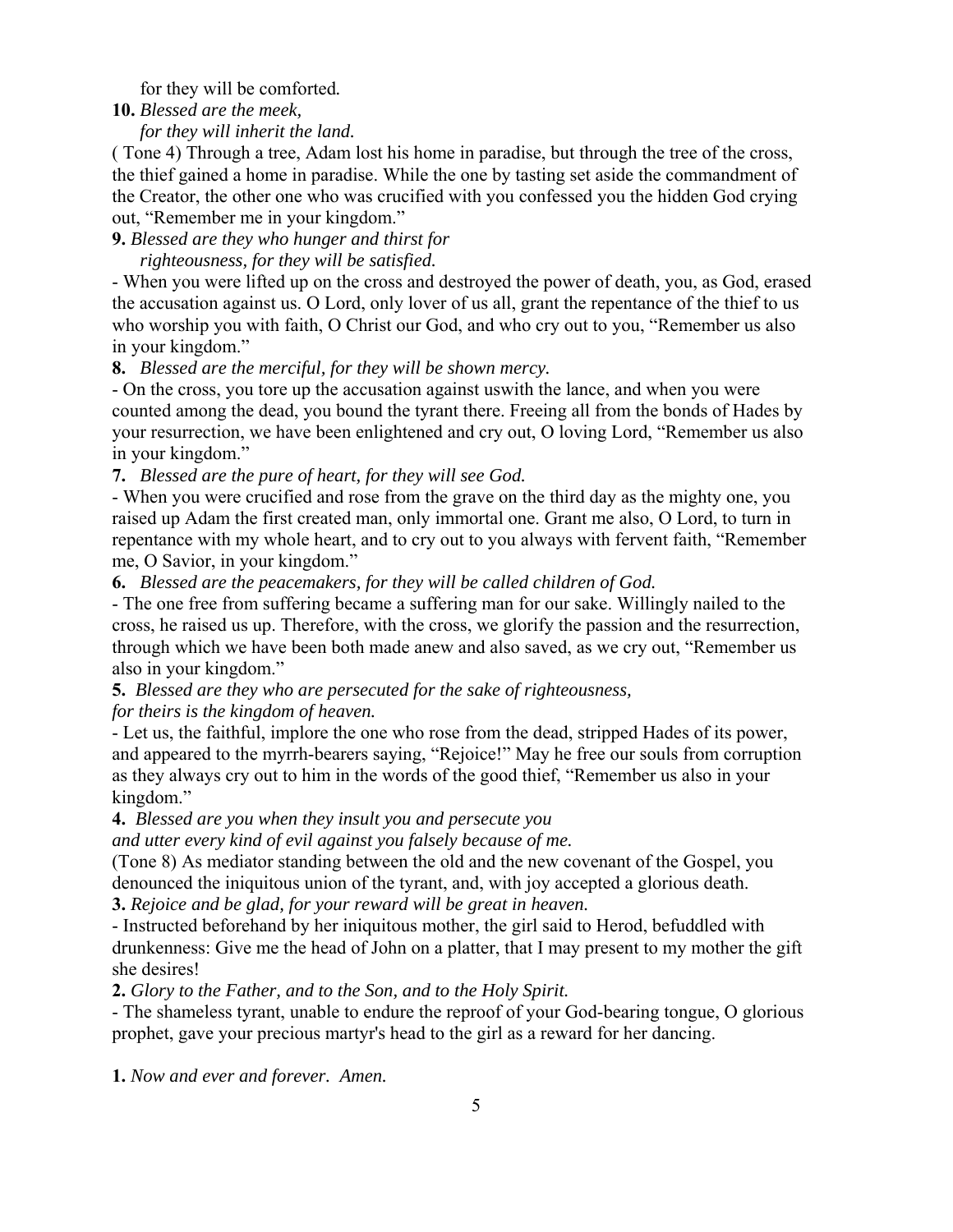- Having made your bodily dwelling in the virgin, O Lord, you appeared to humanity, for it was fitting that it behold you. You showed her to be the true Theotokos and the help of the faithful, O Lover of us all.

### **Prokeimenon, Tone 4:**

How many are your works, O Lord. In wisdom you have made them all. *Verse*: Bless the Lord, O my soul. Lord my God, how great you are. **Prokeimenon, Tone 7:** The just man will rejoice in the Lord, and will put his trust in him.

Epistle: 1 Corinthians 16:13-24

*Leader*: A reading from the First Letter of St. Paul the Apostle to the Corinthians.

Brothers and Sisters: Be on your guard, stand firm in the faith, be courageous, be strong. Your every act should be done with love. I urge you, brothers - you know that the household of Stephanas is the firstfruits of Achaia and that they have devoted themselves to the service of the holy ones - be subordinate to such people and to everyone who works and toils with them. I rejoice in the arrival of Stephanas, Fortunatus, and Achaicus, because they made up for your absence, for they refreshed my spirit as well as yours. So give recognition to such people. The churches of Asia send you greetings. Aquila and Prisca together with the church at their house send you many greetings in the Lord. All the brothers greet you. Greet one another with a holy kiss. I, Paul, write you this greeting in my own hand. If anyone does not love the Lord, let him be accursed. Marana tha. The grace of the Lord Jesus be with you. My love to all of you in Christ Jesus.

#### **Alleluia, Tone 4:** Alleluia, alleluia, alleluia

*Verse*: Go forth, triumph and reign for the sake of truth and meekness and justice.

*Verse*: You love justice and hate wickedness.

# **Alleluia, Tone 4:**

*Verse*: The just man will flourish like the palm tree and grow like a cedar of Lebanon*. Verse*: Planted in the house of the Lord, he will flourish in the courts of our God.

*Leader*: A reading from the gospel of the holy apostle and evangelist Matthew. (Matthew 21:33-42)

*Response:* Glory to you, O Lord, glory to you.

### *Leader*:

The Lord told this parable: There was a landowner who planted a vineyard, put a hedge around it, dug a wine press in it, and built a tower. Then he leased it to tenants and went on a journey. When vintage time drew near, he sent his servants to the tenants to obtain his produce. But the tenants seized the servants and one they beat, another they killed, and a third they stoned. Again he sent other servants, more numerous than the first ones, but they treated them in the same way. Finally, he sent his son to them, thinking, 'They will respect my son.' But when the tenants saw the son, they said to one another, 'This is the heir. Come, let us kill him and acquire his inheritance.' They seized him, threw him out of the vineyard,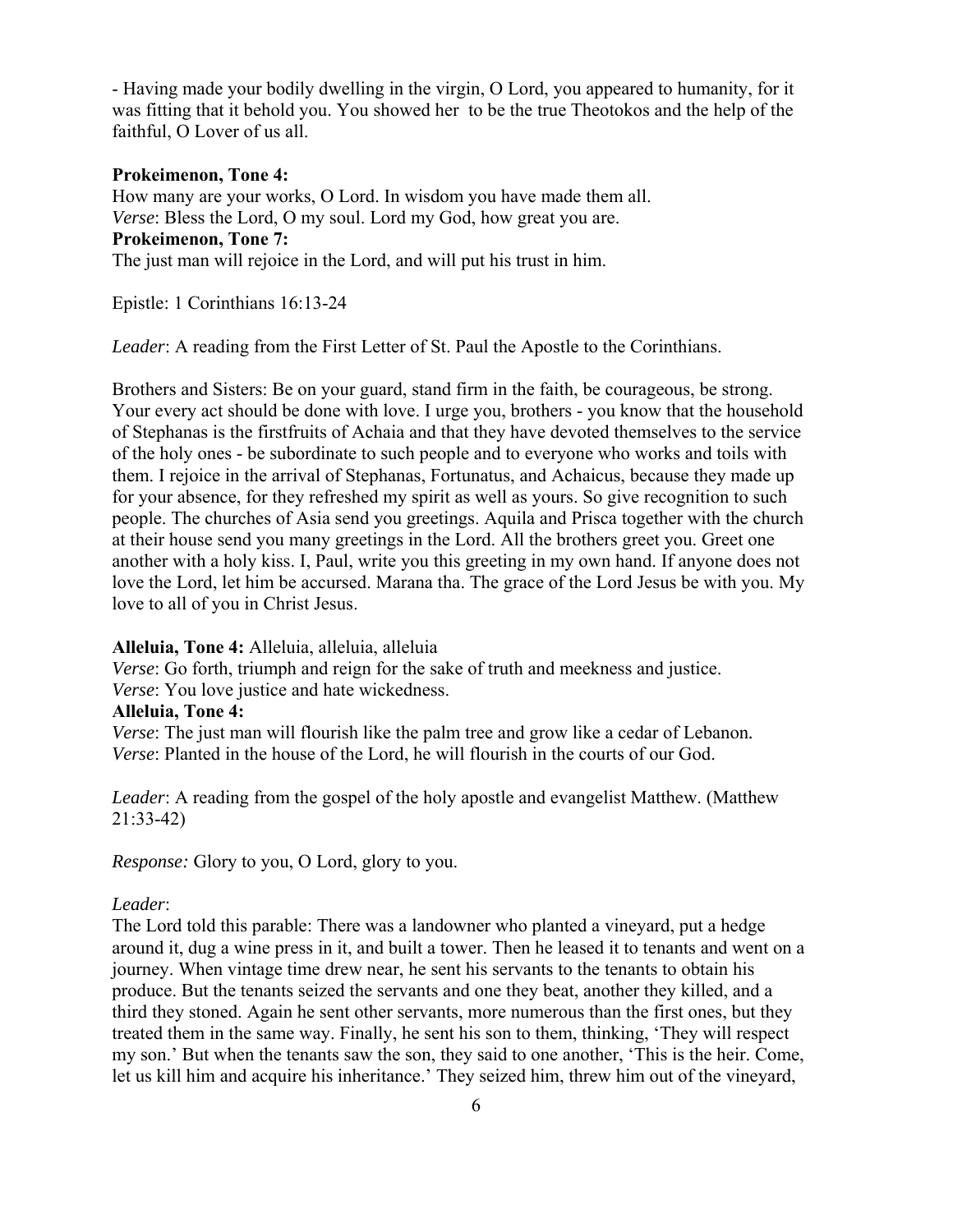and killed him. What will the owner of the vineyard do to those tenants when he comes?" They answered him, "He will put those wretched men to a wretched death and lease his vineyard to other tenants who will give him the produce at the proper times." 4Jesus said to them, "Did you never read in the scriptures: 'The stone that the builders rejected has become the cornerstone; by the Lord has this been done, and it is wonderful in our eyes'?

*Response:* Glory to you, O Lord, glory to you.

*Then:* 

Glory to the Father, and to the Son, and to the Holy Spirit, now and ever and forever. Amen.

Remember us, O Lord, when you come in your kingdom.

Remember us, O Master, when you come in your kingdom.

Remember us, O Holy One, when you come in your kingdom.

The heavenly choir praises you and says, Holy, holy, holy, Lord God of hosts; heaven and earth are filled with your glory.

Look towards him and be radiant; let your faces not be abashed.

The heavenly choir praises you and says, Holy, holy, holy, Lord God of hosts; heaven and earth are filled with your glory.

Glory to the Father, and to the Son, and to the Holy Spirit.

The choir of holy angels and archangels, with all the heavenly powers, praises you and says, Holy, holy, holy, Lord God of hosts; heaven and earth are filled with your glory.

Now and ever and forever. Amen.

# **Profession of Faith**

I believe in one God, the Father Almighty, Creator of heaven and earth, of all things visible and invisible; and in one Lord Jesus Christ, Son of God, the only-begotten, born of the Father before all ages. Light from light, true God from true God, begotten, not made, one in essence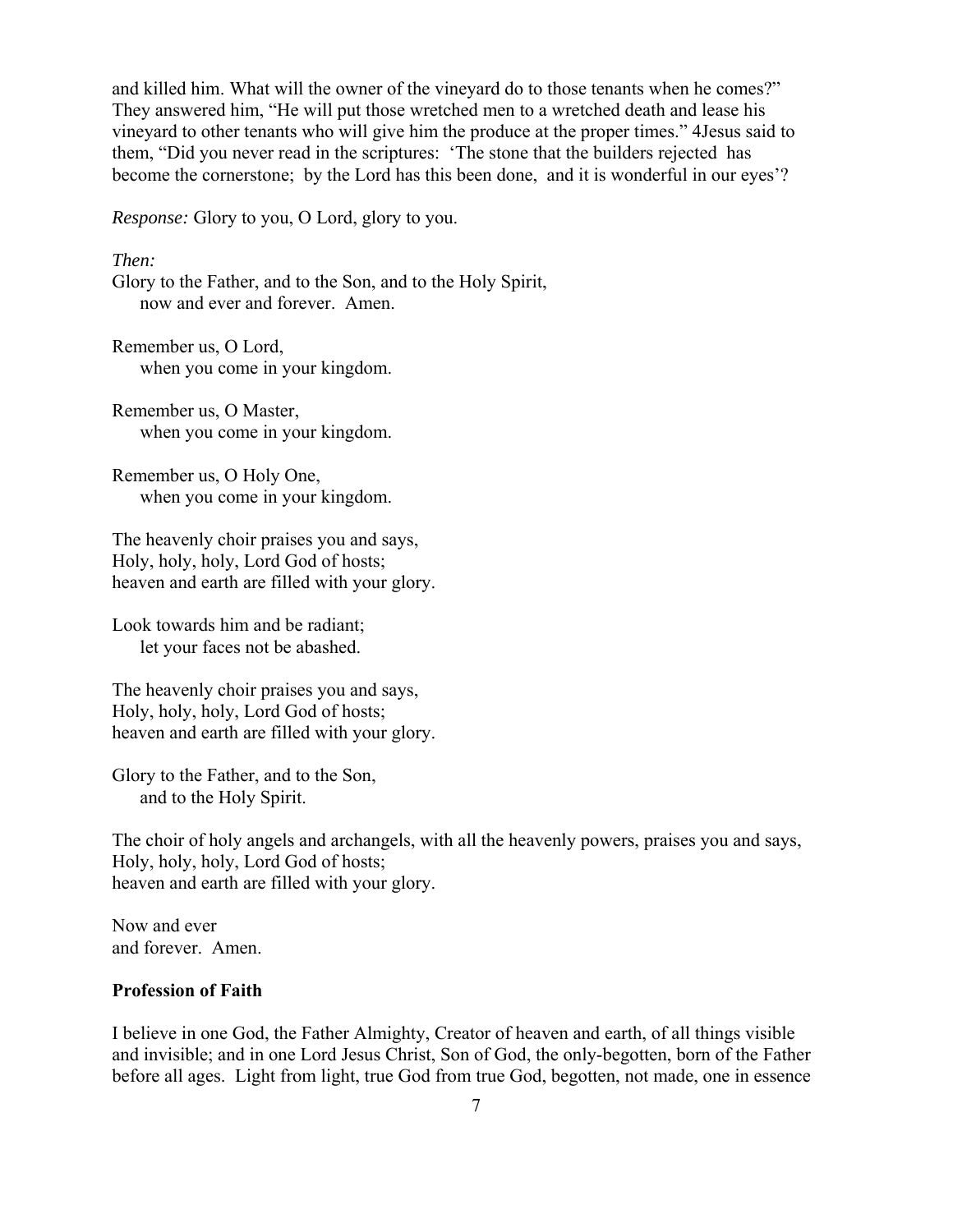with the Father; through whom all things were made. For us and for our salvation, he came down from heaven and was incarnate from the Holy Spirit and the Virgin Mary, and became man. He was crucified for us under Pontius Pilate, and suffered and was buried. He rose on the third day according to the scriptures. He ascended into heaven and is seated at the right hand of the Father, and he is coming again in glory to judge the living and the dead, and his kingdom will have no end. And in the Holy Spirit, the Lord, the Creator of Life, who proceeds from the Father. Together with the Father and the Son he is worshiped and glorified; he spoke through the prophets. In one, holy, catholic, and apostolic Church. I profess one baptism for the remission of sins. I expect the resurrection of the dead and the life of the world to come. Amen.

Remit, pardon, and forgive our transgressions, voluntary and involuntary, in deed and in word, with knowledge and in ignorance, in thought and in desire, by night and by day, forgive them all, O God, for you are good and love us all.

Our Father, who art in heaven, hallowed be thy name; thy kingdom come; thy will be done on earth as it is in heaven. Give us this day our daily bread; and forgive us our trespasses as we forgive those who trespass against us; and lead us not into temptation, but deliver us from evil.

*Leader:* Lord Jesus Christ, Son of God, have mercy on us. *Response:* Amen.

# **Kontakion, Tone 4:**

O my Savior and Redeemer, as God, you raised from the grave all those who were in chains and destroyed the gates of Hades; and, as Lord, you arose on the third day.

Lord, have mercy. *(Twelve times)*

*Leader:* Most holy Trinity, Consubstantial Power, Indivisible Kingdom, Cause of all good things, look favorably upon me, a sinner, at this present hour. Take away all the defilement of my mind and enlighten my understanding that I may always praise, glorify, and say: *Response:* One is holy, one is Lord Jesus Christ, to the glory of God the Father. Amen

# *The Leader bows his head and together with the faithful makes a spiritual Communion praying aloud:*

O Lord, I believe and confess that you are truly Christ, who came into the world To save sinners of whom I am the first. *Although I cannot be a partaker now of your mystical supper, O Son of God,* Come at least spiritually into my heart by Your Divine Grace for the healing of my soul and body. For I will not reveal your mystery to your enemies, Nor will I give you a kiss as did Judas, But like the thief I profess to you:

+ Remember me, O Lord, when you come in your kingdom.+ Remember me, O Master,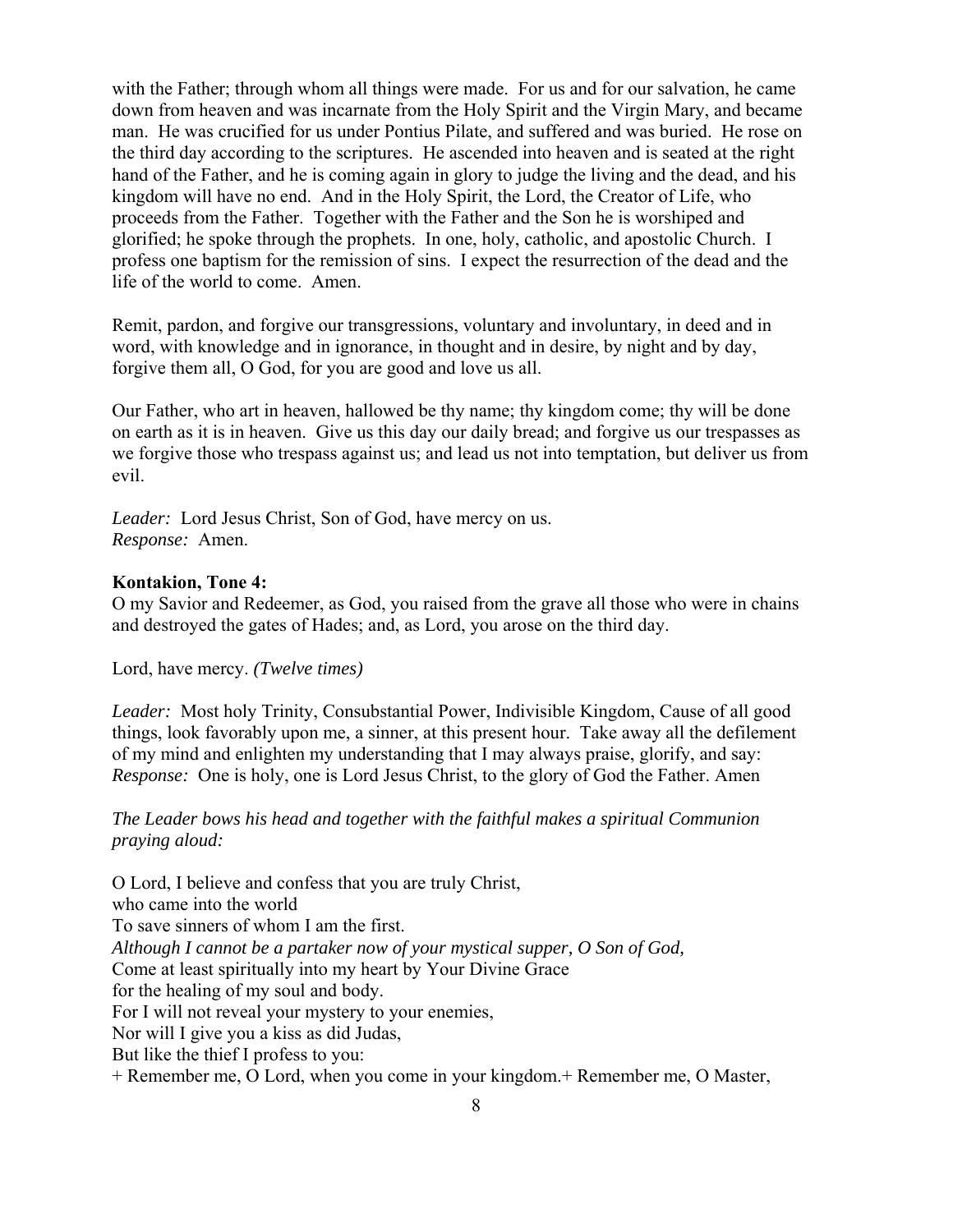when you come in your kingdom. + Remember me, O Holy One, when you come in your kingdom. O Lord, I also believe and profess, that this, Which I would receive, and which is now here present with us in Mystery, Is truly your most precious Body, and your life-giving Blood, Which, I pray, I may one day receive again For the remission of all my sins and for life everlasting. Amen

*Then immediately:*

# **Psalm 33**

I will bless the Lord at all times, his praise always on my lips;

In the Lord my soul shall make its boast The humble shall hear and be glad.

Glorify the Lord with me. Together let us praise his name.

I sought the Lord and he answered me; from all my terrors he set me free.

Look towards him and be radiant; let your faces not be abashed.

This poor man called, the Lord heard him and rescued him from all his distress.

The angel of the Lord is encamped, around those who revere him, to rescue them.

Taste and see that the Lord is good. He is happy who seeks refuge in him.

Revere the Lord, you his saints. They lack nothing, those who revere him.

Strong lions suffer want and go hungry but those who seek the Lord lack no blessing.

Come, children, and hear me that I may teach you the fear of the Lord.

Who is he who longs for life and many days,